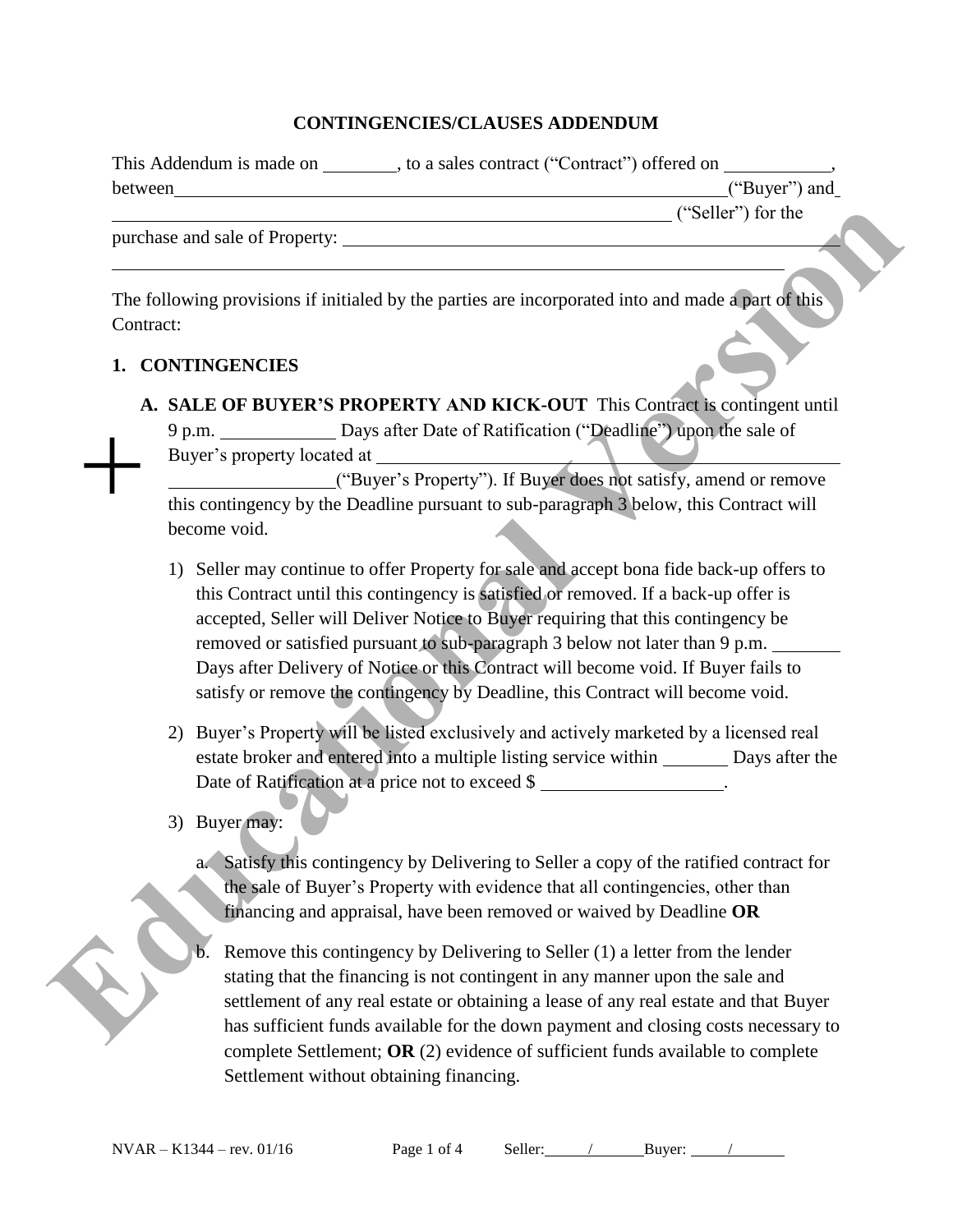- 4) If Buyer satisfies the requirements of sub-paragraph 3.a. above, this Contract will remain contingent upon the settlement of the sale of Buyer's Property. This paragraph will survive the satisfaction of the contingency for the sale of Buyer's Property. Settlement (under this Contract) may not be delayed more than Days after the Settlement Date (specified in this Contract) without the parties' written consent. Seller  $\Box$  will **OR**  $\Box$  will not accept an assignment of funds. If a further delay is required to obtain coinciding settlements, Buyer may at Buyer's option declare the Contract void in writing. Nothing herein shall prohibit the parties from mutually agreeing to extend Settlement Date under terms acceptable by both parties. If at any time after Date of Ratification the contract for the sale of Buyer's Property becomes void, Buyer will immediately Deliver Notice to Seller together with evidence of such voiding, at which time either Seller or Buyer may declare this Contract void by Delivering Notice to the other party.
- **B. SETTLEMENT OF BUYER'S PROPERTY** Settlement of this Contract is contingent upon the settlement of the contract for the sale of Buyer's property located at

 ("Buyer's Property"). Settlement (under this Contract) may not be delayed more than Days after Settlement Date (specified in this Contract) without the parties' written consent. Seller  $\Box$  will **OR**  $\Box$  will not accept an assignment of funds. If a further delay is required to obtain coinciding settlements Buyer may at Buyer's option declare the Contract void in writing. Nothing herein shall prohibit the parties from mutually agreeing to extend Settlement Date under terms acceptable by both parties. . If at any time after the Date of Ratification the contract for the sale of Buyer's Property becomes void, Buyer will immediately Deliver Notice to Seller together with evidence of such voiding, at which time either Seller or Buyer may declare this Contract void by Delivering Notice to the other party. Scribement Data (specified in this Contract) without the parties' written consent.<br>
Select D'att Data collistical in this mass proses on function declares the required of both an incidence of the specifical version of the

## **C. CONTINGENT ON THE SELLER PURCHASING ANOTHER HOME** This

Contract is contingent until 9 p.m. Days after Date of Ratification ("Deadline") to allow Seller to identify another home for purchase. This contingency will terminate at Deadline and this Contract will remain in full force and effect unless Seller delivers Notice, prior to Deadline, to Buyer that this Contract is void.

**D. GENERAL** This Contract is contingent until 9 p.m. Days after Date of Ratification ("Deadline") upon:

 $NVAR - K1344 - rev. 01/16$  Page 2 of 4 Seller: / Buyer:

 $\overline{a}$ 

l

| age 2 of 4 |  |  |  |  |  |
|------------|--|--|--|--|--|
|------------|--|--|--|--|--|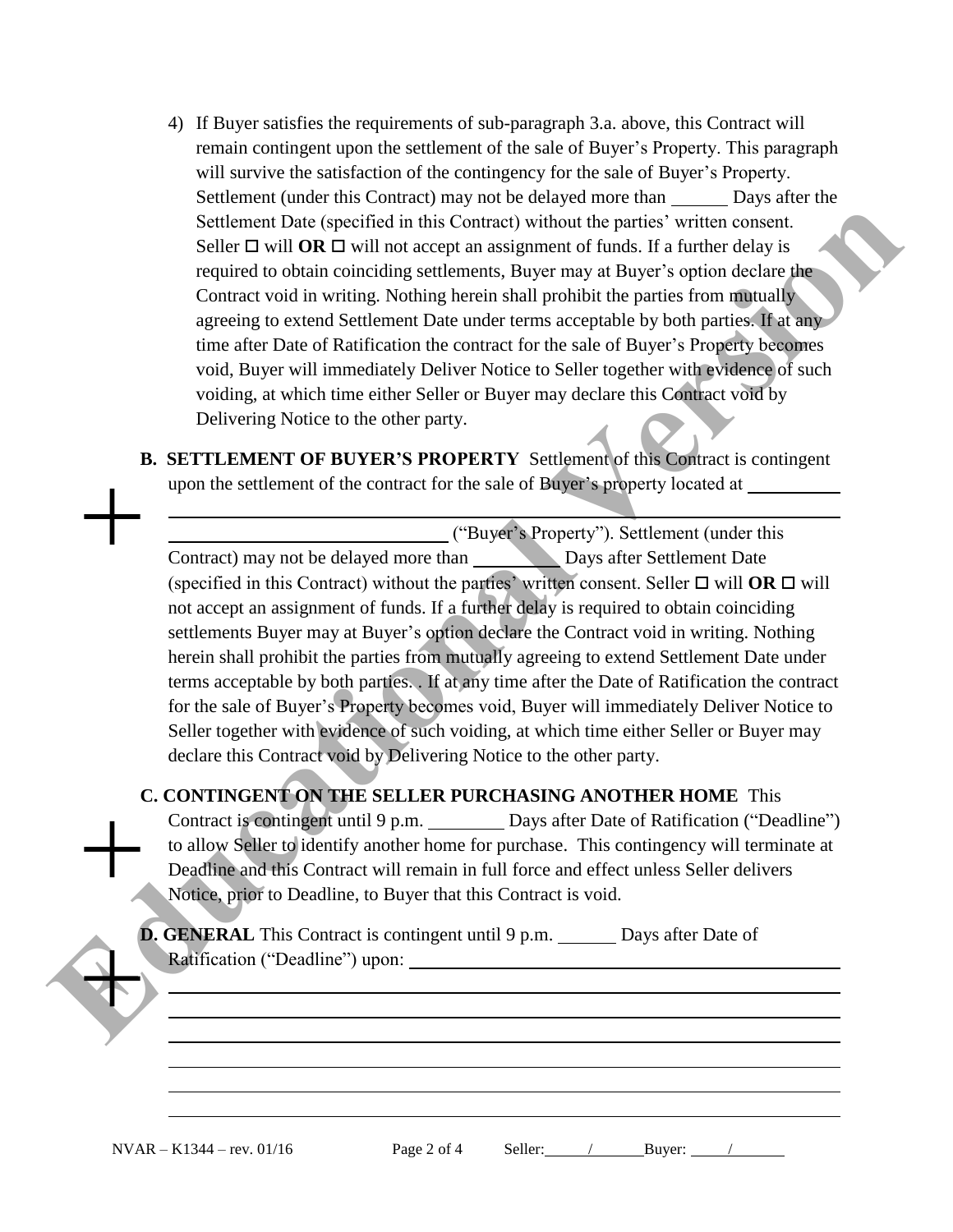## **2. CLAUSES**

 $\overline{a}$ l

**A. BACK-UP CONTRACT** This Contract is first back-up to another contract dated between Seller and

as Buyer.

This Contract becomes the primary contract immediately upon Notice from Seller that the other contract is void. All deadlines contained in this Contract shall be measured from  $\Box$ Date of Ratification  $OR \square$  date this Contract becomes primary. Additionally, Settlement Date will be  $\qquad \qquad$  Days after the date this Contract becomes primary. Buyer may void this back-up Contract at any time by Delivering Notice to Seller prior to Delivery of Notice from Seller that this Contract has become the primary contract. If the other contract settles, this Contract will become void. The rights and obligations of the parties under the primary contract are superior to the rights and obligations of the parties to this back-up Contract. **EXACTE CONTRACT** This Contract is first back-up to another contract dated<br>
between Sciler and<br>
the primary contract inmediately upon Notice from Stiller that sub-<br>
other contract is void. All decides contained in this Con

- **B. "AS IS" PROPERTY CONDITION** The following terms in this Contract are hereby amended (check all that apply):
	- □ All clauses pertaining to delivery of Property free and clear of trash and debris and broom clean are deleted
	- $\square$  Buyer assumes responsibility for compliance with all laws and regulations regarding smoke detectors
	- $\Box$  All clauses pertaining to termites and wood-destroying insects are deleted
	- $\Box$  All clauses pertaining to Seller's compliance with all orders or notices of violation of any county or local authority are deleted
	- □ All requirements for Seller to comply with Property Owners' or Condominium Owners' Associations notices of violations related to the physical condition of Property are deleted

**C. UNREPRESENTED SELLER OR BUILDER AND BUYER'S BROKER** Upon

Seller's irrevocable instruction, it is understood and agreed by all parties that

(Cooperating Broker's name) of

(Cooperating Broker's firm)

is acting as an agent solely representing Buyer in this transaction ("Buyer's Broker"). Seller agrees to pay Buyer's Broker a payment of \$  $\Box$  in cash **OR**  $\square$  % of the total sales price. Settlement Agent is hereby irrevocably

directed to deduct Buyer's Broker fee from Seller's proceeds of the sale at Settlement. The parties acknowledge that Buyer's Broker relationship was disclosed to Seller and/or Seller's agent prior to showing Property to Buyer.